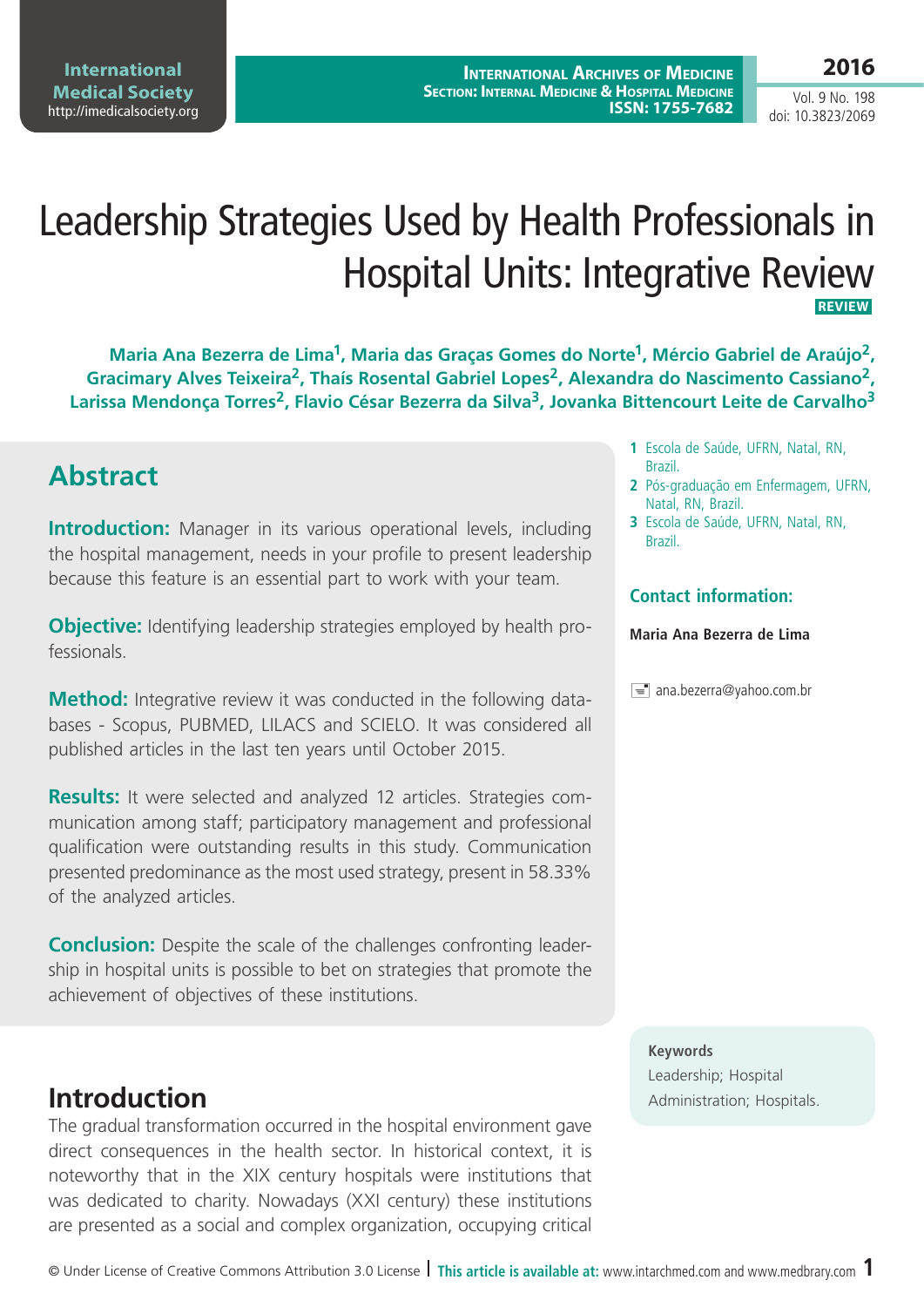**International Archives of Medicine SECTION: INTERNAL MEDICINE & HOSPITAL MEDICINE ISSN: 1755-7682**

Vol. 9 No. 198 doi: 10.3823/2069

**2016**

role in the provision of health services. Thus, it is necessary changes in hospital management, readily trained managers who understand great social recognition to work in this environment. This is all because hospital environment it is a place of building professional identities [1].

The hospital environment integrates health and social organizations. Its basic function is to provide integral assistance to curative and preventive manner to the population under any care systems. Moreover, this environment is education center, training of human resources and health research. Furthermore it is the place where occur referral of patients, and shall supervise and guide the health sectors linked to it technically [2].

Within the hospital organizations multidisciplinary staffs are collaborating in the routine and dynamics of the institution, distributed in various hospital departments. Thus, incumbent upon the hospital manager to use strategies that enhance work together to achieve their goals. But also to maintain the quality of services provided. The practice of management in the hospital dynamics leads to the need to manager to think in complex and challenging character that involves the context of managing staff in hospital units [3].

Management is understood as the management set of actions and strategies in public or private institutions. So to the manager to achieve its goals, it is necessary to have an integral view about the processes that involve the entire hospital dynamics. Thus, this will help manager in decision making and will allow to strengthen quality of services offered [4].

Thus, the manager needs in your profile to present leadership. Because this characteristic is an essential part to work with your team in order to expand knowledge and group skills. So from the leadership it is possible to provide continuous service development. In addition, this manager profile can foster its ability to learn to deal with adversity, conflicts and instabilities inherent to daily life and work [5].

It is emphasized that leadership is characterized as a group phenomenon in proposing the satisfaction and motivation of team members. In addition, the leadership influences the ability to promote joint work outlined in the valuation of each participant. Thus, the leader is the link of support for the team. Added to this that a leader presents as supportive both in education and in coordinating of the service. For this, the leader needs to use strategies that encourage collective potential development and aims to improve the quality of care [6].

Thus, it is the competence of health leaders managers use tools that help making strategic decisions to ensure the right to health [7]. It is emphasized that the need to study strategies employed in hospital management was perceived during undergraduate degree in Hospital Management from the main author of this article. Starting from the course there was motivation during traineeships in hospital units where it was possible to share challenges faced by managers who lead staffs.

Based on this understanding, it was emerged the following guiding question: What strategies utilized by managers to administer health professionals in hospital units? Therefore, this study aims to identify leadership strategies employed by managers in hospital units.

# **Method**

For reaching the proposed objective it was chosen the integrative review method. It is justified that this method makes it possible to search, critical evaluation and synthesis of evidence on the subject researched [8]. This integrative review followed the following steps: 1) identification of the research question, 2) establishment of criteria for the selection of the sample and literature search 3) definition of information to be extracted from selected studies 4) evaluation of the studies included in the review 5) interpretation of the results and 6) presentation of the review [8].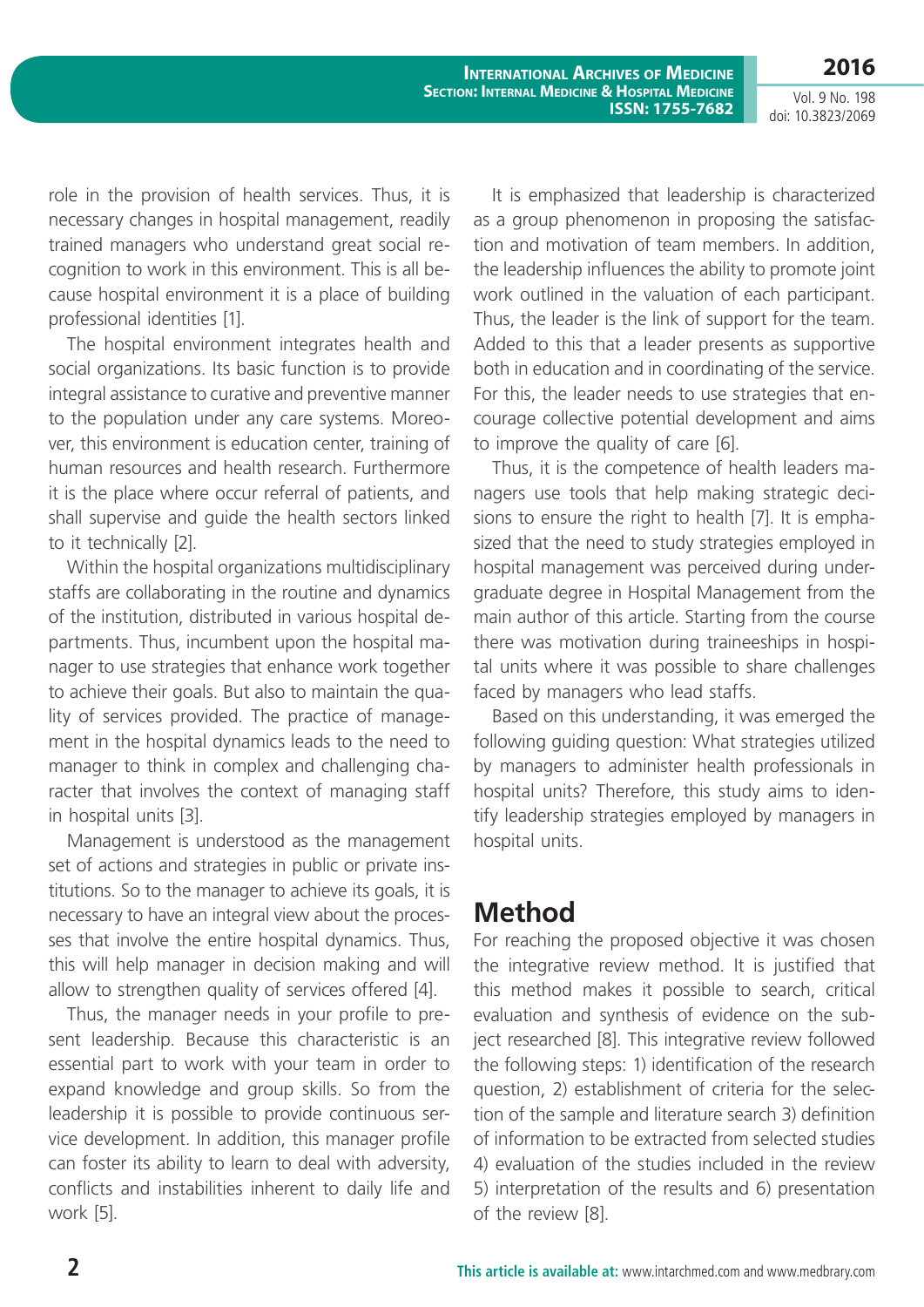**International Archives of Medicine SECTION: INTERNAL MEDICINE & HOSPITAL MEDICINE ISSN: 1755-7682**

Vol. 9 No. 198 doi: 10.3823/2069

**2016**

Thus for identifying leadership strategies used by managers in hospital units, it was identified the guiding question: What strategies utilized by managers to administer health professionals in hospital units? In order to select sample and to research literature it were utilized the online databases SCOPUS, National Library of Medicine and National Institutes of Health (PubMed), Latin American and Caribbean Health Sciences (Lilacs) and Scielo.

It is emphasized that to search the Scopus and PubMed databases the following descriptors combined were used: Leadership, Hospital administration, Hospital units. These descriptors were obtained from the Medical Subject Headings (MESH). Concerning the databases Lilacs and Scielo descriptors used were based on Descriptores em Ciências da Saúde (DeCS). In both cases descriptors were crossed by Boolean operator "AND" as described in Table 1.

These databases were accessed by two raters simultaneously on different computers. Procedurally, then articles were selected and stored in the researcher's computer. It was used following descriptors of Medical Subject Headings (MESH): Leadership, Hospital administration, Hospital units.

Data were collected from December 2014 to October 2015. This amount of time is justified by the detailed application need, by two researchers, for the inclusion and exclusion criteria in the papers found. Inclusion criteria taken into consideration: full primary study freely available in selected databases; in Portuguese, English and Spanish; to answer the research question. Articles found in more than one database were counted only once. To the exclusion criteria considered themselves: studies in debates format, editorials, letters to the editor. Thus were included articles published until October 2015 produced in the last ten years. To define this time period it was aimed to include current leadership strategies.

Further, it was defined what information would be extracted from selected studies from the clinical chip developed by the Ministério da Saúde do Brasil and adapted by the authors. Studies were analyzed and refined from an analysis script constructed by researchers of present study. This script understood the levels of evidence applied in the abstracts. Later, this script was applied to guiding question in the articles. Thus, articles that answered the guiding question for this integrative review were selected.

## **Results**

Four crossings were performed with the Boolean operator "AND" resulting 817 documents as **Table 1**.

|                                |  |  |  |  |  | Table 1. Articles found from crosses in databases |
|--------------------------------|--|--|--|--|--|---------------------------------------------------|
| searched. Natal, Brazil, 2015. |  |  |  |  |  |                                                   |

| <b>Crossings / Databases</b>                                                  |               |     | <b>LILACS SCOPUS MEDLINE SCIELO</b> |               |
|-------------------------------------------------------------------------------|---------------|-----|-------------------------------------|---------------|
| Leadership And Hospital<br>Administration                                     | 10            | 179 | 55                                  | 3             |
| <b>Hospital Administration</b><br><b>And Hospital Units</b>                   | 8             | 117 | 38                                  | $\mathcal{P}$ |
| Leadership And Hospital<br>Units                                              | 11            | 226 | 99                                  | 4             |
| Leadership And Hospital<br><b>Administration And</b><br><b>Hospital Units</b> | $\mathcal{L}$ | 49  | 74                                  | Ω             |
| Total                                                                         | 31            | 561 | 216                                 | 9             |
|                                                                               |               |     | <b>Font:</b> Research data          |               |

It is noteworthy that it was included during the crossings those described hospital administration and hospital units. This is justified by the intention to expand the search and to refine the articles in keeping to problematic faced in the hospital context, central theme of this research, which promote leadership capacity of managers.

In this perspective, 409 of excluded articles were unavailable for free in databases (five LILACS, 263 SCOPUS, 138 MEDLINE three SCIELO), 39 editorials or letters to the editor (three LILACS, 21 SCOPUS, 15 MEDLINE), seven were conference abstracts (five SCOPUS, two MEDLINE), 29 literature reviews (four LILACS, 15 SCOPUS eight MEDLINE, two SCIELO), 11 dissertations or theses (two LILACS, six SCOPUS three MEDLINE) and 311 did not address leadership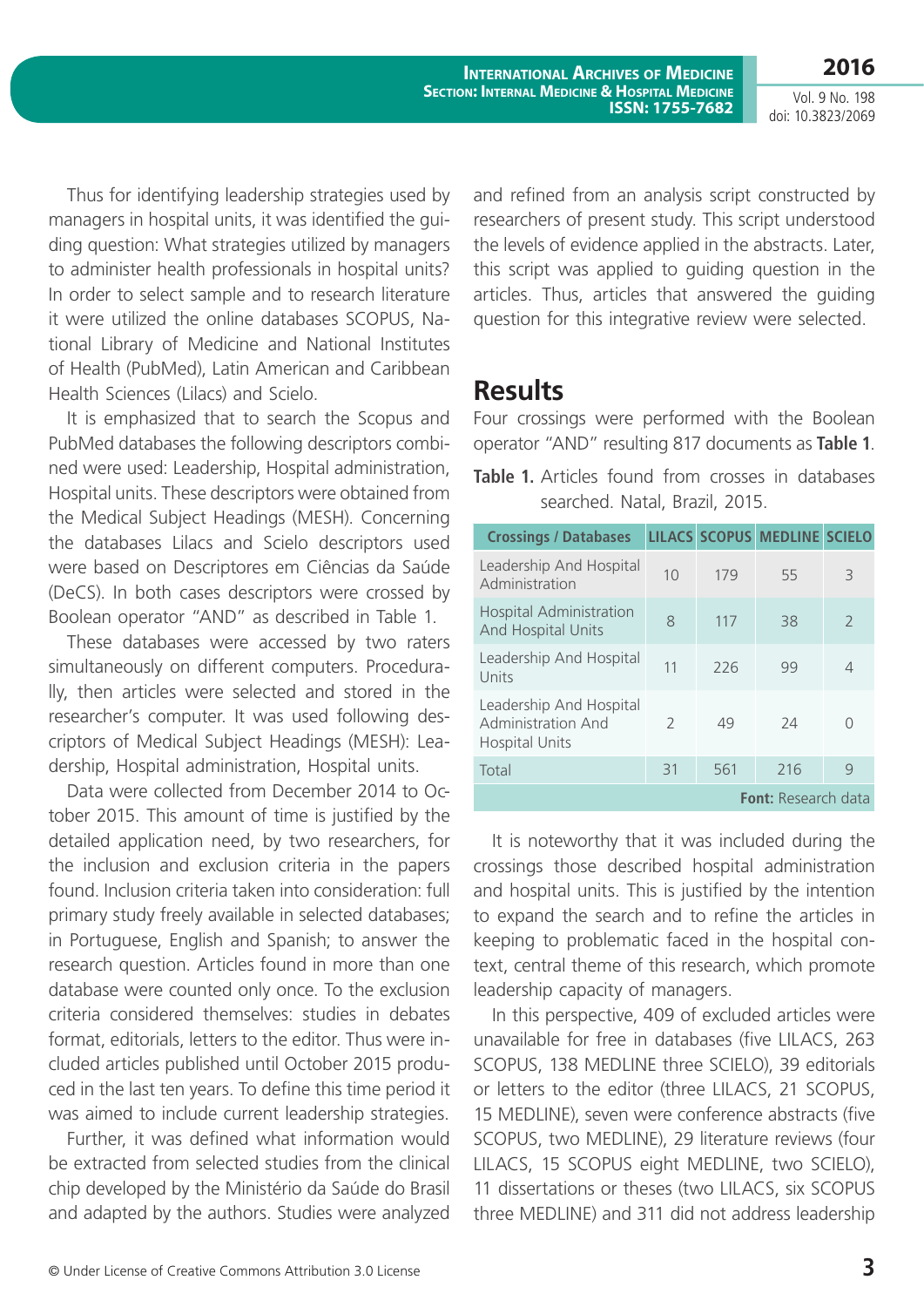Vol. 9 No. 198 doi: 10.3823/2069

**2016**

## **Table 2.** Distribution of articles found and selected in databases, Natal, Brazil, 2015.

**Databases LILACS SCOPUS MEDLINE SCIELO Total %**

Founds 31 561 216 9 817 100 Excluded 29 560 216 7 805 98.53 Selected 4 5 1 2 12 1.47

**Articles/**

strategies in hospital (13 LILACS, SCOPUS 246, 49 MEDLINE, two SCIELO).

In **Table 2** shows SCOPUS with predominance of five articles, four LILACS, MEDLINE only one and SCIELO two articles. About it 12 articles were obtained.

**Table 3** shows the characterization of selected articles. It is observed that eight were published in

| Table 3. Characterization of articles included in integrative review, Natal, Brazil, 2015. |  |
|--------------------------------------------------------------------------------------------|--|
|--------------------------------------------------------------------------------------------|--|

**Font:** Research data

| Id       | <b>Title</b>                                                                                                                       | Year | <b>Country of</b><br>origin | <b>Method</b>                |
|----------|------------------------------------------------------------------------------------------------------------------------------------|------|-----------------------------|------------------------------|
| A[9]     | Management of the work process in health and nursing: nursing leadership<br>in hospital units.                                     | 2006 | <b>Brazil</b>               | Qualitative                  |
| B [10]   | Aplicação da liderança situacional na enfermagem de centro cirúrgico.                                                              | 2007 | <b>Brazil</b>               | Qualitative                  |
| $C$ [11] | Styles and dimensions of leadership: initiative and investigation in hospital<br>nursing daily work.                               | 2008 | <b>Brazil</b>               | Quantitative                 |
| D[12]    | Nurses' perceptions of leadership in an adult intensive care unit: A<br>phenomenology study.                                       | 2009 | Australia                   | Qualitative                  |
| E[13]    | Nurses' views of shared leadership in ICU: a case study.                                                                           | 2010 | Sweden                      | Quantitative                 |
| F[14]    | Conflito na gestão hospitalar: o papel da liderança.                                                                               | 2010 | <b>Brazil</b>               | Qualitative                  |
|          | G [15] Teamwork and team training in the ICU: Where do the imilarities with<br>aviation end?.                                      | 2011 | England                     | Qualitative                  |
| H[16]    | Performance evaluation of knowledge management among hospital<br>employees.                                                        | 2011 | Taiwan                      | Qualitative/<br>Quantitative |
| [17]     | Representações sociais do processo de escolha de chefias na perspectiva da<br>equipe de enfermagem.                                | 2012 | <b>Brazil</b>               | Qualitative                  |
| J[18]    | Expectations of the nursing staff in relation to the leadership                                                                    | 2013 | <b>Brazil</b>               | Qualitative                  |
| K [19]   | Comunicación, participación y liderazgo en la percepción del clima<br>emocional en un hospital universitario de Andalucía, España. | 2014 | Spain                       | Qualitativo/<br>quantitativo |
| $L$ [20] | Gerenciamento de conflitos: desafios vivenciados pelos enfermeiros-líderes<br>no ambiente hospitalar.                              | 2014 | <b>Brazil</b>               | Qualitative                  |
|          |                                                                                                                                    |      |                             | <b>Font:</b> Research data   |

## Table 4. Strategies used by managers to manage hospital units, Natal, Brazil, 2015.

| <b>Identification</b>                                            | <b>Leadership Strategies</b> |
|------------------------------------------------------------------|------------------------------|
| A [9], D [12], F [14], H [16], I<br>$[17]$ , J $[18]$ , K $[19]$ | Communication                |
| B [10], E [13], F [14], I [17], K<br>$[19]$ , L $[20]$           | Participatory<br>management  |
| C [11], G [15]                                                   | Professional training        |
|                                                                  | <b>Font:</b> Research data   |

Brazilian journals. Most articles show a prevalence level of evidence VI, only two are a quantitative approach as well as two others have mixed methods. These observations were identified during the process of data analyzis of selected articles.

To extract of information it was used a clinical record developed by Ministério da Saúde do Brasil [21] adapted by authors of this integrative review. Thus, after detailed analysis of the articles it was possible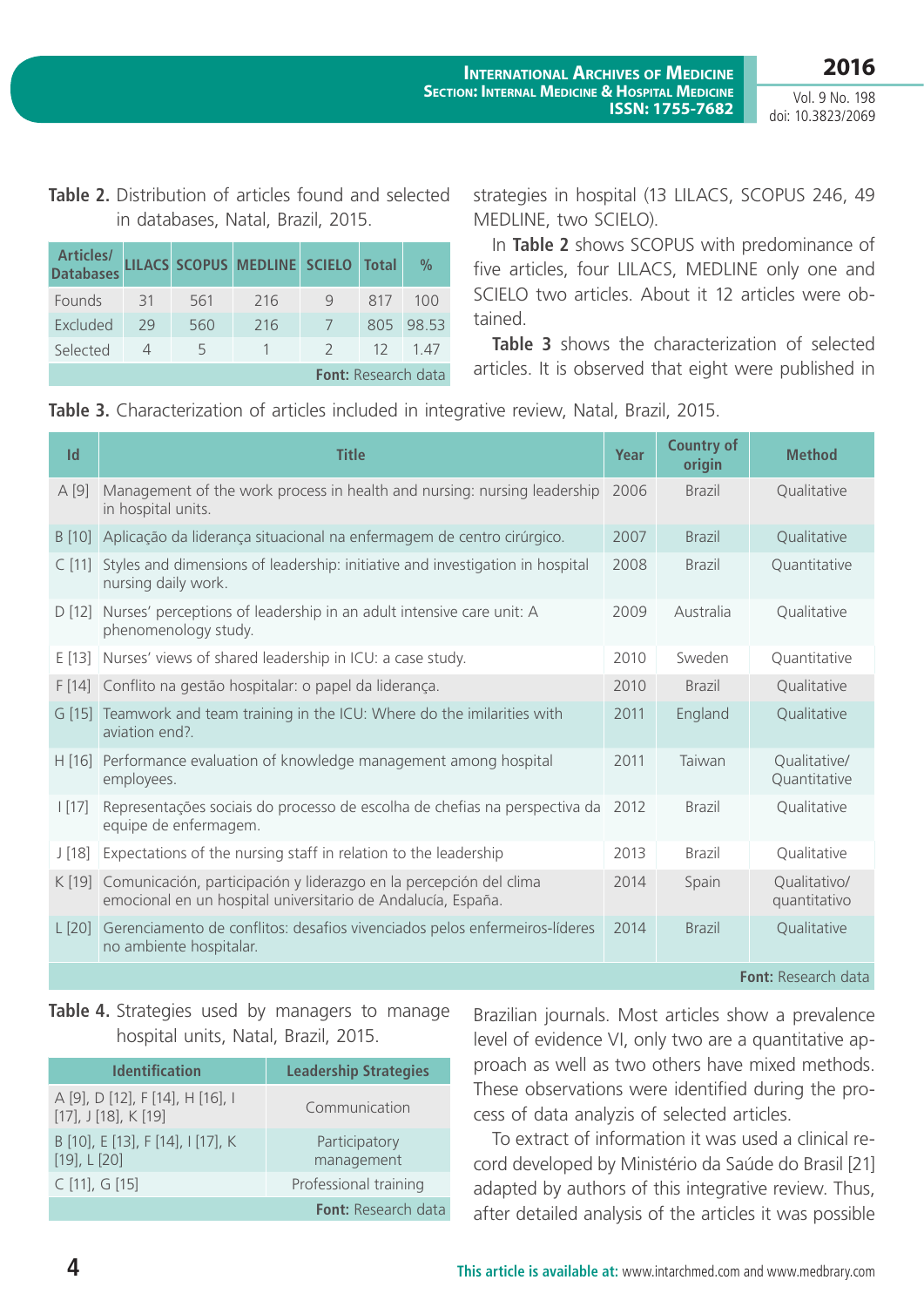**2016**

Vol. 9 No. 198 doi: 10.3823/2069

to identify the following leadership strategies used in hospital units: communication, participatory management and professional training. As is seen in following **Table 4**.

# **Discussion**

After analysis of results presented was possible to identify that key leadership strategies observed in articles were: communication (58.33% - seven articles); participative management (50% - six articles) and; professional training (16.66% -two articles). Thus, the results were discussed in conjunction with relevant literature on the subject studied in order to relate these findings to national and international studies.

Thus, the results found in integrative review were discussed by means relevant additional literature on the theme investigated. Through this strategy it was possible to relate the findings of the review to national and international studies.

Communication is a leadership strategy in hospital management that allows leaders to meet their goals and objectives necessary for the hospital service organization. Therefore, communication is relevant to improving the performance of organizations. Moreover, developing this tool together with the staff in the hospital management also enables the improvement of the working process [19].

The act of communicating makes it possible for information to be provided in an orderly and correct manner. Thereby it is possible to prevent occurrence of errors in the services offered [22]. Thus, the existing communication in hospital staff contributes to the development of a leadership that considers involved subjects in the work process and provides quality services [23].

However, undue attention intended for communication has a negative impact on the performance of organizations. Thus, the communication failure is directly related to the absence of effective internal communication. This can be exemplified by the following actions: information overload, syncretism, inadequate internal policy to its reality, communication inefficiency of objectives, values and mission of the company to employees and use of e-mail for most of the transmission of information [24].

Communication in institutions can not be limited only to what should be done in terms of procedures and activities routines of everyday life. The absence of dialogue may have oppressive character, besides being a failure in interpersonal relationships. In this context, it is clear that leaders must seek a balance in the relationship between multiprofissinais staffs [25]. In addition, communication was characterized as indispensable in the negotiation process in the hospital organization, since it is considered as nearest channel to share knowledge and experiences [26].

A study conducted in a university hospital with nursing staff indicated to communication as a leadership strategy for the execution of activities. According to the study consulted communication favors change of habits, forms of social interaction and relationship team. Thus, managing nursing services with focus on communication promotes: professional growth, open dialogue and increase incentive leading to the qualification of care to clients [9].

Regarding participative management it is observed that staff professional participates in decisionmaking processes involving the hospital organization with the leader. This co- participation allows discuss problems and solutions to outline actions in the service. Thus, it becomes possible to cover and diversify the services provided. This leadership strategy contemplates aspirations and perspectives of contemporary leader. With this, participation by professionals that make up the hospital staff is facilitated. This fact contributes to everyone involved in the management collaborate in decision-making [25].

Thus, participatory management is seen as a strategy for the leader to resolve conflicts and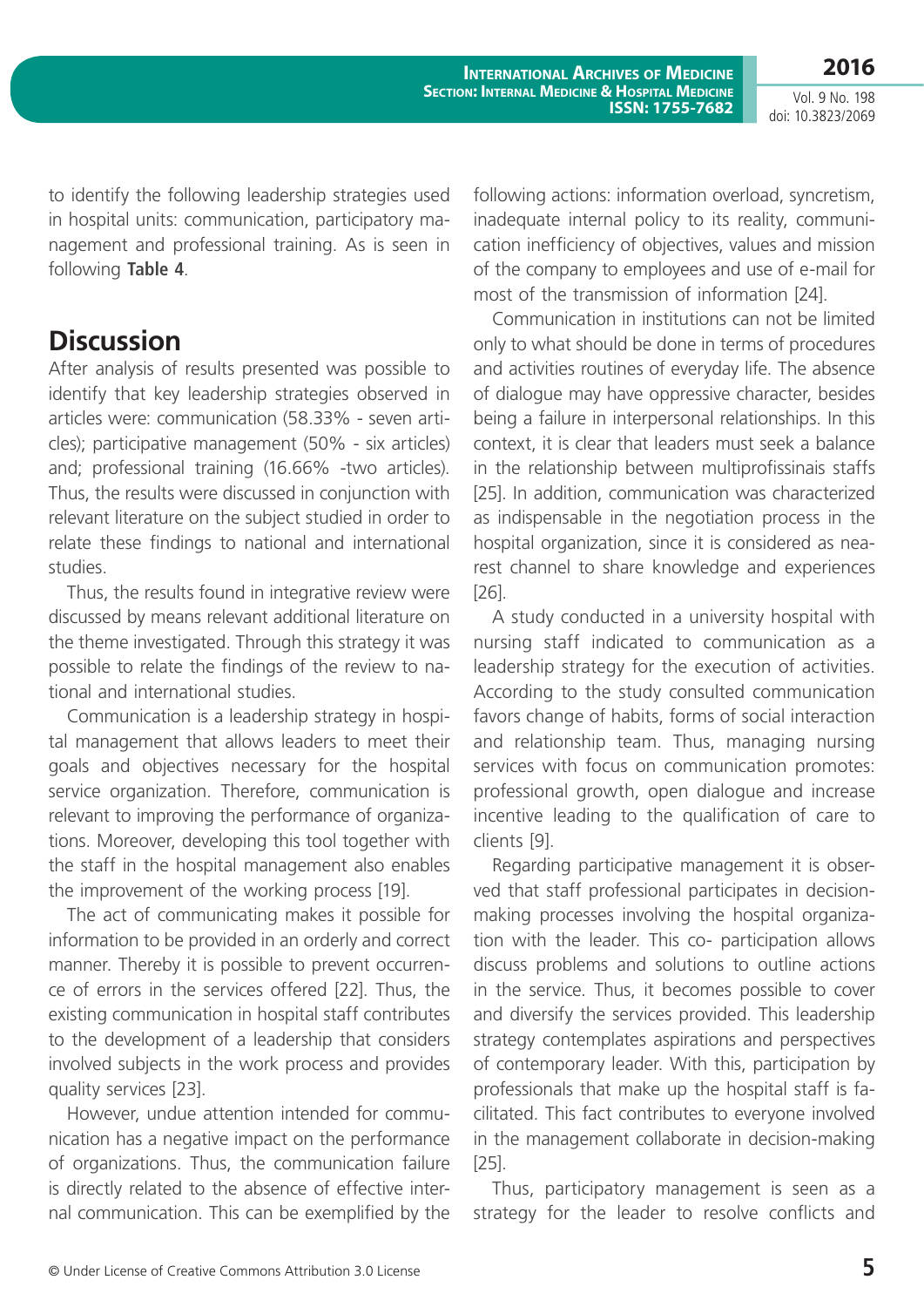Vol. 9 No. 198 doi: 10.3823/2069

**2016**

allow the participation of the various hospital departments in management. As a result management in this way proposes to professionals being co-responsible by hospital decisions. Thus, conflict can also be perceived as a power game and the leader's role is to make this game brings positive results for the organization and prevents improductivity [23, 27].

A study conducted in Spain showed participatory management as effective for solution, accommodation or balance between different groups. In that Spanish research it was possible to verify difficulties of heterogeneity of demands and needs of each professional category. However, when adding opinions, experiences and expectations for the realization of effective relief work the problems were solved [19].

Leader by using participatory management strategy, considers human resources as most valuable allies, and seeks a path to excellence. However, studies have revealed that leadership in the hospital area is characterized by centralization, thus being able to influence decisions and assistance to clients [27-28]. Thereby is necessary continuous development of skills and abilities for teamwork. Consequently can be improved coexistence with differences of the people who make up the hospital staff [22].

In trying to find balance and healthy relationships at work, leaders must use participatory management with an emphasis on good human relations. Also, the leader must consider ethical standards in the appropriate communication and team spirit. The combination of these actions will enable mutual respect, transparency in attitudes, recognition of individuality, willingness to offer and receive help. So the team will be able to avoid prejudgments and stressful immature clashes [26].

Research carried out in Sweden, which aimed to describe views of professionals on participatory management, obtained positive result of this leadership strategy. At the end, the professionals said that participatory management influenced positively on job satisfaction, social interactions and even there was increased confidence in the workplace [13].

From this, use of participatory management as a leadership strategy allows to encourage people to unity and commitment to carry out joint work. When existing common goal it is possible to develop a sense of team, to create achievable expectations, to get results, to recognize and reward efforts. Thus, staffs feel empowered and achieve high standards of performance [27].

Related to professional training it has been seen the necessity of the hospital units to invest in professional staffs from the acquisition of new technologies and professional skills to improve care. Note that the leaders of these services has advocated investment in intellectual capital. About this item, it is considered the main asset of a hospital. Added to this is added the labor force in perspectva to maintain qualification and professional training for the performance of functions [29].

However, often the courses, training and other educational modalities occur disjointed of the context of services and do not always respond to the needs of managers and workers. This causes to team demotivation to develop a work effectively [30].

A study conducted in England, composed of staffs of intensive care units, presented the risks they manage, due to technological complexity utilized in the sector and extensive working hours. Staffs showed similarities in behavior and skills in respect of they are highly stressful. In this sense, vocational training staffs collaborated to avoid occurrence of errors, and mitigate the consequences of possible errors [15].

In this understanding, staffs with constant training have visible impact on the attitudes of other professionals in teamwork. However, despite evidence such a strategy has not been predominantly adopted. Therefore, the use of vocational training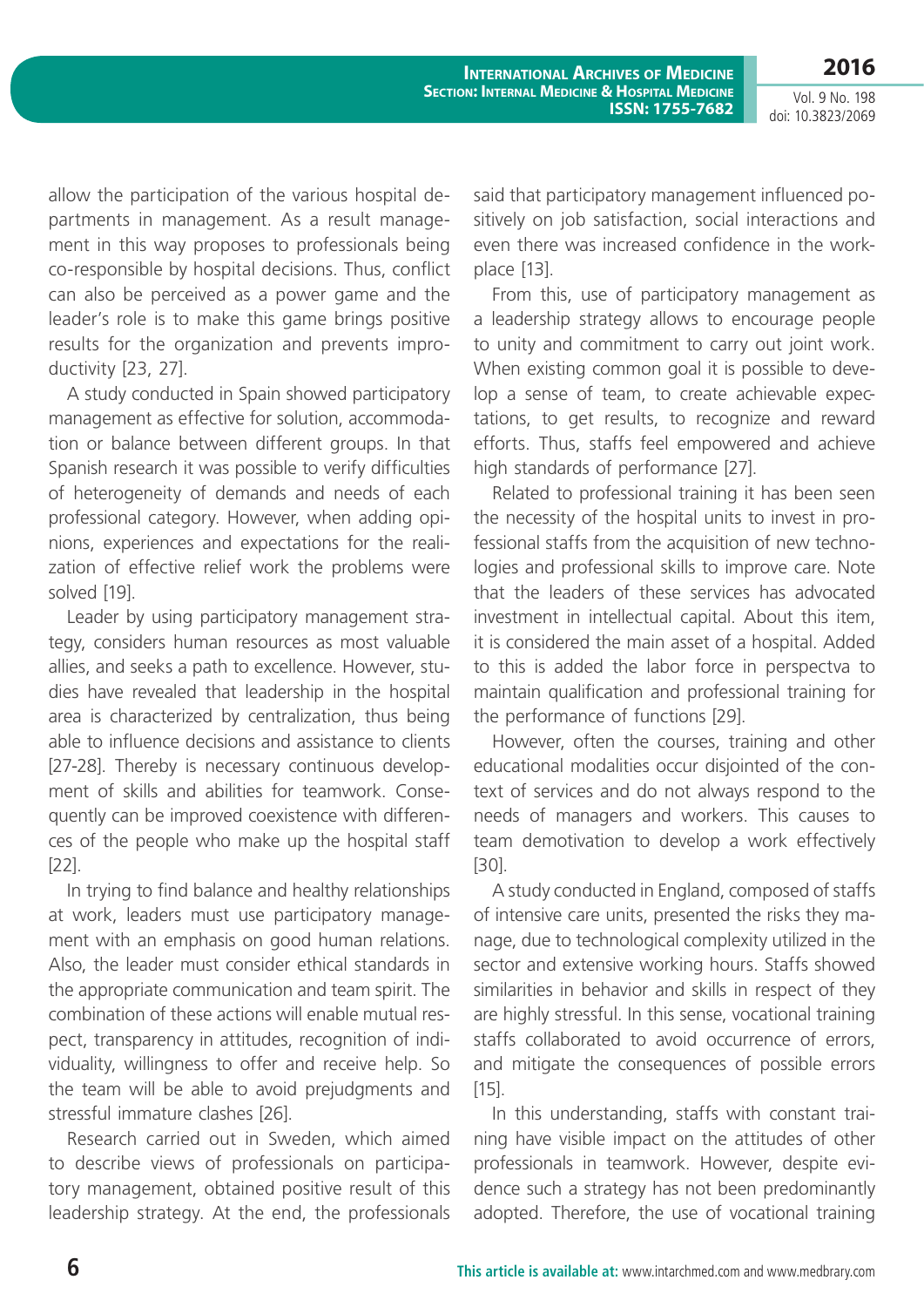**2016** Vol. 9 No. 198

doi: 10.3823/2069

needs to be present mainly in public hospitals, because these institutions receive less investment for qualifying staffs [22].

From this perspective, vocational training appears as a leading strategy that provides the leader to improve service and professionals inserted in the hospital space. The leader must be aware of the updates aimed at professional improvement. From this behavior the leader can qualify the team to develop practices that exclude individuality. Thereby fragmentation of actions and dispositions of the working process will be reduced. Through such transformations in the team, the leader strives for bond formation to minimize problems that impact in the workplace.

Therefore, results summarize form major leadership strategies used to manage hospitals. Briefly the strategies highlighted were: communication, participatory management and professional training. Such strategies need to be operationalized in order to contribute to the improvement of care provided by these services.

# **Conclusion**

The results showed communication, participative management and professional training as main strategies utilized by managers in hospital units. The communication was mentioned as a factor in the decisions of the managers because it is used as a tool to develop actions and health practices in the hospital environment. Already participatory management has been identified from the perspective to expand solutions and to resolve conflicts between staff and management. Finally, professional training was presented as necessary to improve the services offered and to provide the value of of hospital staff ties.

Studies focused on leadership strategies employed in hospital units staffs are insufficient to assess leadership styles proposed in the current literature. Conducting a systematic review is needed to get to

know other methods of leadership and the strategies used by managers. From the resulting research findings it is possible to strengthen discussions on the use of the subject discussed in the hospital enviroment.

Thus, despite the scale of the challenges that confront the leadership in hospital units, it is possible to bet on strategies that promote achievement of objectives of these institutions. Through results obtained it is understood that managers need to know and to appropriate strategies to cope challenges inherent in the practice of leading staffs in hospital units.

# **References**

- **1.** Camelo SHH. O trabalho em equipe na instituição hospitalar: uma revisão integrativa. Cogitare Enferm. [Internet]. 2011 [cited 2015 Apr 12], [16(4),734-40]. Available from: [http://ojs.c3sl.ufpr.](http://ojs.c3sl.ufpr.br/ojs/index.php/cogitare/article/view/19977/17068) [br/ojs/index.php/cogitare/article/view/19977/17068.](http://ojs.c3sl.ufpr.br/ojs/index.php/cogitare/article/view/19977/17068)
- **2.** Cardoso MLAP, Ramos LH, D'Innocenzo M. Liderança Coaching: um modelo de referência para o exercício do enfermeiro-líder no contexto hospitalar. Rev. Esc. Enferm. USP [Internet]. 2011 [cited 2015 Apr 23], [45(3):730-7]. Available from: [http://www.](http://www.scielo.br/pdf/reeusp/v45n3/v45n3a26.pdf) [scielo.br/pdf/reeusp/v45n3/v45n3a26.pdf.](http://www.scielo.br/pdf/reeusp/v45n3/v45n3a26.pdf)
- **3.** Röthlin, F. Managerial strategies to reorient hospitals towards health promotion. J Health Org. Management [Internet]. 2013 [cited 2015 May 20], [27(6):747-6]. Available from: [http://www.](http://www.ncbi.nlm.nih.gov/pubmed/24422257) [ncbi.nlm.nih.gov/pubmed/24422257.](http://www.ncbi.nlm.nih.gov/pubmed/24422257)
- **4.** Silva YC, Roquete FF. Competências do gestor em serviços de saúde: análise da produção científica, no período de 2001 a 2011. Rev. Adm. saúde [Internet]. 2013 [cited 2015 May 18], [15(58):02-12]. Available from: [file:///C:/Users/M%C3%A9rcio/](file:///C:/Users/M%C3%A9rcio/Downloads/RAS_v15n58_2-12.pdf) [Downloads/RAS\\_v15n58\\_2-12.pdf](file:///C:/Users/M%C3%A9rcio/Downloads/RAS_v15n58_2-12.pdf).
- **5 .**Pereira SR, Paiva PB, Souza PRS, Siqueira G, Pereira AR. Sistemas de Informação para Gestão Hospitalar. J Health Inform [Internet]. 2012 [cited 2015 May 19], [4(2):170-5]. Available from: [http://www.jhi-sbis.saude.ws/ojs-jhi/index.php/jhi-sbis/](http://www.jhi-sbis.saude.ws/ojs-jhi/index.php/jhi-sbis/article/view/206/171) [article/view/206/171.](http://www.jhi-sbis.saude.ws/ojs-jhi/index.php/jhi-sbis/article/view/206/171)
- **6.** Amestoy SC, Backes VMS, Thofehrn MB, Martini JG, Meirelles BHS, Trindade LL. Percepção dos enfermeiros sobre o processo de ensino aprendizagem da liderança. Texto Contexto Enferm. [Internet]. 2013 [cited 2015 May 30], [22(2):468-75]. Available from: <http://www.scielo.br/pdf/tce/v22n2/v22n2a24.pdf>.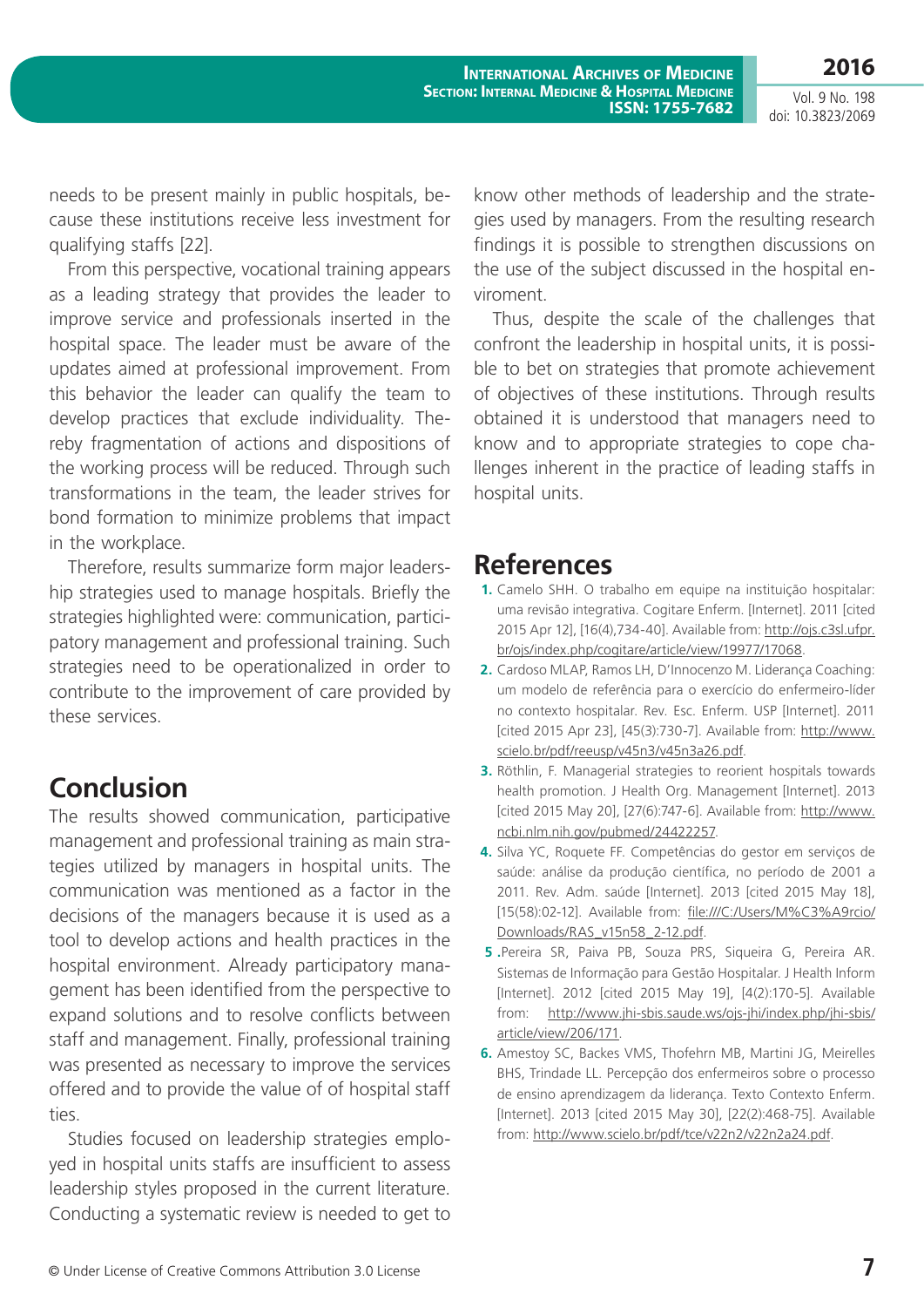Vol. 9 No. 198 doi: 10.3823/2069

- **7.** Santos JLG, Lima MADS, Pestana AL, Garlet ER, Erdmann AL. Challenges for the management of emergency care from the perspective of nurses. Acta Paul Enferm. [Internet]. 2013 [cited 2015 May 29], [26(2):136-43]. Available from: [http://www.](http://www.scielo.br/pdf/ape/v26n2/en_v26n2a06.pdf) [scielo.br/pdf/ape/v26n2/en\\_v26n2a06.pdf.](http://www.scielo.br/pdf/ape/v26n2/en_v26n2a06.pdf)
- **8.** Mendes KDS, Silveira RCCP, Galvão CM. Revisão integrativa: método de pesquisa para a incorporação de evidências na saúde e na enfermagem. Texto Contexto Enferm. [Internet]. 2008 [cited 2016 May 19], [17(4): 758-64]. Available from: <http://www.scielo.br/pdf/tce/v17n4/18.pdf>.
- **9.** Santos I, Oliveira SRM, Castro CB. Management of the work process in health and nursing: nursing leadership in hospital units. Texto Contexto Enferm [Internet]. 2006 [cited 2015 Jan 21],[15(3):393-400]. Available from: [http://www.scielo.br/pdf/](http://www.scielo.br/pdf/tce/v15n3/v15n3a02.pdf) [tce/v15n3/v15n3a02.pdf](http://www.scielo.br/pdf/tce/v15n3/v15n3a02.pdf).
- **10.** Silva MA, Galvão CM. Aplicação da liderança situacional na enfermagem de centro cirúrgico. Rev. Esc. Enferm. USP [Internet]. 2007 [cited 201 Jan 22], [41(1):104-12]. Available from: <http://www.scielo.br/pdf/reeusp/v41n1/v41n1a13.pdf>.
- **11.** Santos I, Castro CB. Styles and dimensions of leadership: initiative and investigation in Hospital nursing daily work. Texto Contexto Enferm. [Internet]. 2008 [cited 2015 Jan 30],[17(4):734-42]. Available from:<http://www.scielo.br/pdf/tce/v17n4/15.pdf>.
- **12.** Lintona J, Farrell MJ. Nurses' perceptions of leadership in an adult intensive care unit: a phenomenology study. Intens. Critic. Care Nurs. [Internet]. 2009 [cited 2015 Jan 30], [25(1):64-71]. Available from: [http://www.ncbi.nlm.nih.gov/pubmed/19131249.](http://www.ncbi.nlm.nih.gov/pubmed/19131249)
- **13.** Rosengren K, Bondas T, Nordholm L, Nordström G. Nurses' views of shared leadership in ICU: a case study. Intens. Critic. Care Nurs. [Internet]. 2010 [cited 2015 Jan 30], [26(1):226-33]. Available from: [http://www.ncbi.nlm.nih.gov/pubmed/20599383.](http://www.ncbi.nlm.nih.gov/pubmed/20599383)
- **14.** Vendemiatti M, Siqueira ES, Filardi F, Binotto E, Simioni FJ. Conflito na gestão hospitalar: o papel da liderança. Ciênc saúde coletiva [Internet]. 2010 [cited 2015 Feb 01], [15(1):1301-14]. Available from:<http://www.scielosp.org/pdf/csc/v15s1/039.pdf>
- **15.** Reader TW, Cuthbertson BH. Teamwork and team training in the ICU: where do the similarities with aviation end?. Critical Care [Internet]. 2011 [cited 2015 Feb 04], [15 (1):1-6]. Available from:<http://www.ncbi.nlm.nih.gov/pmc/articles/PMC3388698/>
- **16.** Chang YY, Hsu P, Li M, Chang C. Performance evaluation of knowledge management among hospital employees. J health care quality assunance [Internet]. 2011 [cited 2015 Feb 05], [24(5):348-65]. Available from: [http://www](http://www-emeraldinsight-com.ez18.periodicos.capes.gov.br/doi/pdfplus/10.1108/09526861111139188)[emeraldinsight-com.ez18.periodicos.capes.gov.br/doi/](http://www-emeraldinsight-com.ez18.periodicos.capes.gov.br/doi/pdfplus/10.1108/09526861111139188) [pdfplus/10.1108/09526861111139188](http://www-emeraldinsight-com.ez18.periodicos.capes.gov.br/doi/pdfplus/10.1108/09526861111139188).
- **17.** Moura GMSS, Magalhães AMM, Souza DB, Dall'Agnol CM. Representações sociais do processo de escolha de chefias na perspectiva da equipe de enfermagem. Rev. Esc. Enferm. USP [Internet]. 2012 [cited 2015 Feb 06], [46(5):1156-62]. Available from:<http://www.scielo.br/pdf/reeusp/v46n5/17.pdf>.
- **18.** Moura GMSS, Inchauspe JAF, Dall'Agnol CM, Magalhães AMM, Hoffmeister LV. Expectations of the nursing staff in relation to the leadership. Acta Paul Enferm [Internet]. 2013 [cited 2015 Apr 08], [26(2):198-204]. Available from: [http://www.scielo.br/pdf/](http://www.scielo.br/pdf/ape/v26n2/en_v26n2a15.pdf) [ape/v26n2/en\\_v26n2a15.pdf.](http://www.scielo.br/pdf/ape/v26n2/en_v26n2a15.pdf)
- **19.** Danet A, March JC, Romera IG. Comunicación, participación y liderazgo en la percepción del clima emocional en un hospital universitario de Andalucía, España. Cad. Saúde Pública [Internet]. 2014 [cited 2015 May 09], [30(3):546-58]. Available from: [http://](http://www.scielo.br/pdf/csp/v30n3/0102-311X-csp-30-3-0546.pdf) [www.scielo.br/pdf/csp/v30n3/0102-311X-csp-30-3-0546.pdf](http://www.scielo.br/pdf/csp/v30n3/0102-311X-csp-30-3-0546.pdf).
- **20.** Amestoy SC, Backes VMS, Thofehrn MB, Martini JG, Meirelles BHS, Trindade LL. Gerenciamento de conflitos: desafios vivenciados pelos enfermeiros-líderes no ambiente hospitalar. Rev. gaúcha enferm. [Internet]. 2014 [cited 2015 Jun 10], [35(2):79-85]. Available from: [http://www.scielo.br/pdf/rgenf/](http://www.scielo.br/pdf/rgenf/v35n2/pt_1983-1447-rgenf-35-02-00079.pdf) [v35n2/pt\\_1983-1447-rgenf-35-02-00079.pdf](http://www.scielo.br/pdf/rgenf/v35n2/pt_1983-1447-rgenf-35-02-00079.pdf).
- **21.** Ministério da Saúde (BR). Secretaria de Ciência, Tecnologia e Insumos Estratégicos. Departamento de Ciência e Tecnologia. Diretrizes metodológicas: elaboração de revisão sistemática e metanálise de estudos de acurácia diagnóstica. Brasília (DF): Ministério da Saúde, 2014.
- **22.** Bueno AA, Bernardes A. Percepção da equipe de enfermagem de um serviço de atendimento pré-hospitalar móvel sobre o gerenciamento de enfermagem. Texto Contexto Enferm. [Internet]. 2010 [cited 2015 Jul 22], [19(1):45-53]. Available from: <http://www.scielo.br/pdf/tce/v19n1/v19n1a05>.
- **23.** Bernardes A, Cecilio LCO, Évora YDM, Gabriel CS, Carvalho MB. Modelo de gestão colegiada e descentralizada em hospital público: a ótica da equipe de enfermagem. Rev. latino-am. enfermagem [Internet]. 2011 [cited 2015 Jun 22], [19(4):08 displays]. Available from: [http://www.scielo.br/pdf/rlae/v19n4/](http://www.scielo.br/pdf/rlae/v19n4/pt_20.pdf) [pt\\_20.pdf](http://www.scielo.br/pdf/rlae/v19n4/pt_20.pdf).
- **24.** Vieira M, Marques A, Correia E. Comunicação interna numa empresa de serviços. Rev. Port. Bras. gestão [Internet]. 2013 [cited 2015 Jun 22], [12(3):57-68]. Available from: [http://www.](http://www.scielo.mec.pt/pdf/rpbg/v12n3/v12n3a07.pdf) [scielo.mec.pt/pdf/rpbg/v12n3/v12n3a07.pdf.](http://www.scielo.mec.pt/pdf/rpbg/v12n3/v12n3a07.pdf)
- **25.** Moura GMS, Magalhaes AMM, Dall'agnol CM, Juchem BC, Marona DS. Liderança em enfermagem: análise do processo de escolha das chefia. Rev. latino-am. enfermagem [Internet]. 2010 [cited 2015 May 22], [18(6):09 displays]. Available from: [http://www.scielo.br/pdf/rlae/v18n6/pt\\_09.pdf](http://www.scielo.br/pdf/rlae/v18n6/pt_09.pdf).
- **26.** Hayashida KY, Bernardes A, Maziero VG, Gabriel CS. A tomada de decisão da equipe de enfermagem após revitalização do modelo compartilhado de gestão. Texto contexto enferm. [Internet]. 2014[cited 2015 May 23], [23(2):286-93]. Available from: [http://www.scielo.br/pdf/tce/v23n2/0104-0707](http://www.scielo.br/pdf/tce/v23n2/0104-0707-tce-23-02-00286.pdf) [tce-23-02-00286.pdf.](http://www.scielo.br/pdf/tce/v23n2/0104-0707-tce-23-02-00286.pdf)
- **27.** Costa DG, Dall'Agnol CM. Liderança participativa no processo gerencial do trabalho noturno em enfermagem. Rev. latino-am. enfermagem [Internet]. 2011 [cited 2015 May 30], [19(6):08 displays]. Available from: [http://www.scielo.br/pdf/rlae/v19n6/](http://www.scielo.br/pdf/rlae/v19n6/pt_05.pdf) [pt\\_05.pdf.](http://www.scielo.br/pdf/rlae/v19n6/pt_05.pdf)